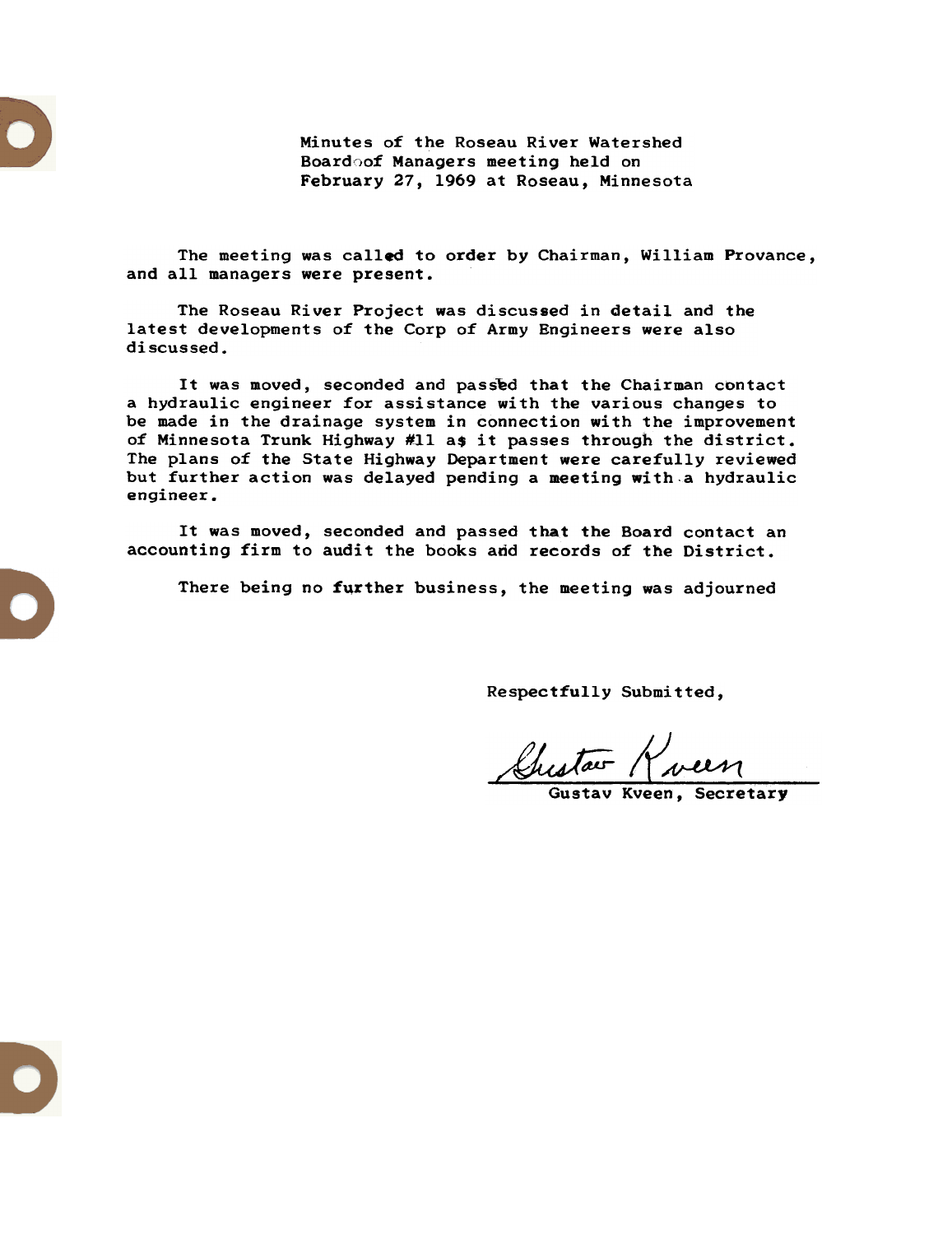

Minutes of the Roseau River Watershed Meeting held on April 2,1969 at the Roseau County Courthouse, Roseau, Minnesota

Pursuant to notice, the meeting of the Roseau River Watershed District was called to order at 10 o'clock a.m. on April 2, 1969 by Chairman, William Provance. The following managers were present:

William Provance, John Schmidt, Gustav Kveen; Warren Emery and Elby Engstrom

The plans of the Minnesota State Highway Department for Trunk Highway #11 between Roseau and Warroad were reviewed by the Board and it was moved by Blby Engstrom and seconded by John Schmidt that the plans be approved as submitted. The motion was unanimously passed. It was further recommended that the State of Minnesota be approached regarding the possibility of installing a larger opening under the Great Northern Railway tracks north of Ludvig Lund's farm in order to handle the extra water that would come from the highway improvement.

A report from Barr Bngineeri'ng Company concerning the proposed iaprovements on Minnesota Trunk Highway #11 was read and discussed. The various comments by Barr Engineering Company as to the effects on the drainage system in the area of Trunk Highway #11 were discussed and on the motion of Elby Engstrom, seconded by John Schmidt, the report was unanimously approved and accepted.

William Provance and John Schmidt were appointed as a committee to check on the bridge situation over the Roseau River as a result of the proposed channel improvement project by the Corp of Engineers and this committee was to report back at a later date with its recommendations.

A letter from the Corp of Engineers regarding the Roseau River Project was read and discussed and the terms that are demanded of the Watershed District were unanimously approved by the Board upon motion by John Schmidt, seconded by Elby Bngstrom.

Upon motion by Elby Engstrom, seconded by Warren Emery and unanimously passed, the following bills were approved for payment:

| Chris Schwichtenberg, two years bond premiums        | \$100.00           |
|------------------------------------------------------|--------------------|
| Chester A. Yon, representation of Watershed District | 453.50 $^{\prime}$ |
| John Schmidt, mileage and per diem                   | 53.20 $^{v}$       |
| Warren Emery, mileage and per diem                   | 50.25              |
| Elby Engstrom, mileage and per diem                  | $66.25$<br>44.20   |
| Gustav Kveen, mileage and per diem                   |                    |
| William Provance, mileage and per diem               | 39.75 $V$          |

There being no further business, the meeting was adjourned.

Respectfully Submitted, Gustav Rueen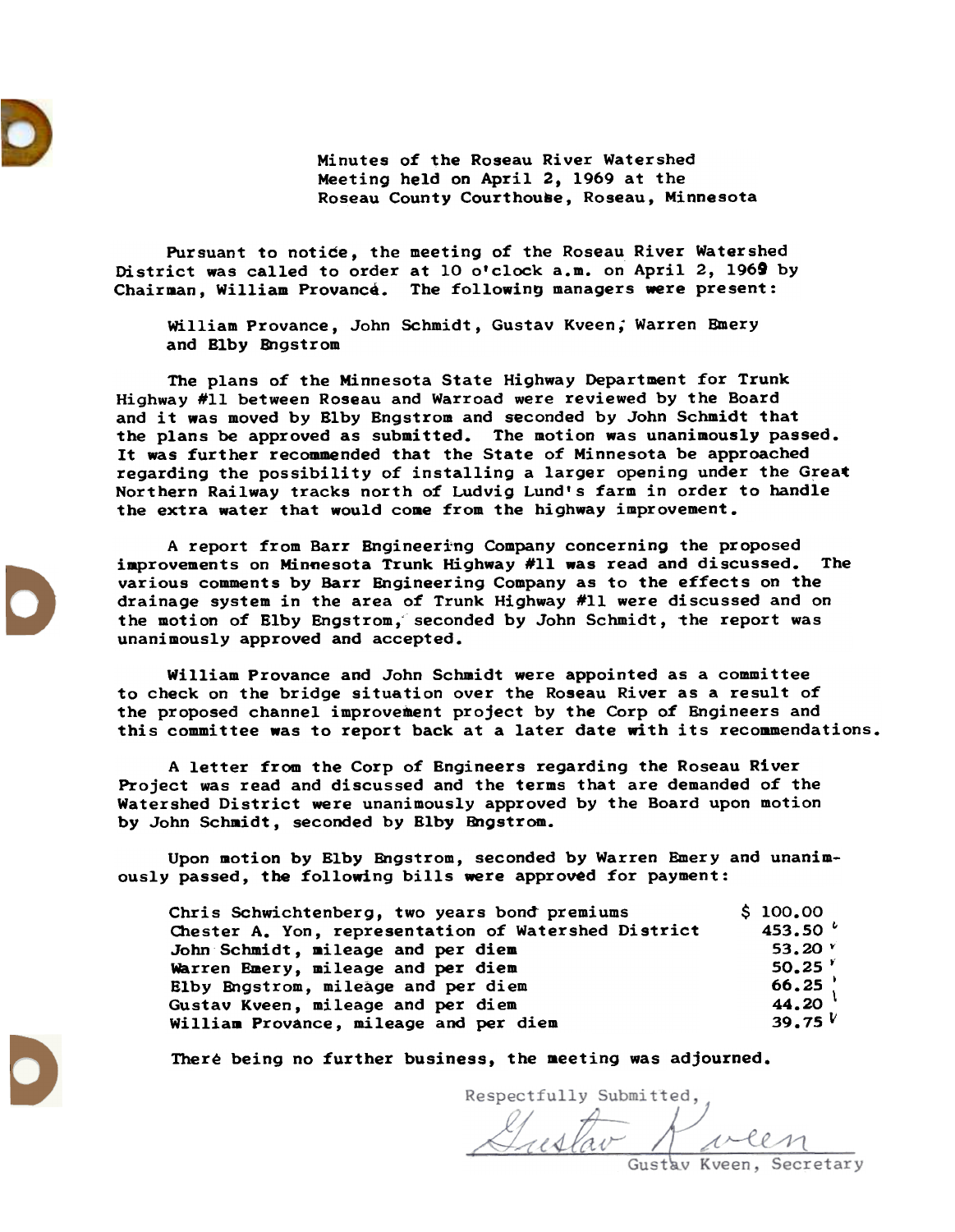Minutes of the Roseau River Watershed Board of Managers meeting held on April 22, 1969 at 7:30 o'clock p.m. at the Roseau County Courthouse, Roseau, Minnesota

Pursuant to notice, the meeting of the Roseau River Watershed Distriet Board of Managers was called to order qt 7:30 o'clock p.m. at the Courthouse in the Village of Roseau by Chairman, William Provance. The following managers were present:

William Provance, John Schmidt, Gustav Kveen, Warren Emery and Elby Engstrom.

In addition, members of the Village Council of the Village of Roseau and the Roseau County Commissioners, as well as other interested parties, were also present, as was Mr. Jordahl of the Corp of Army Engineers. A lengthy discussion ensued whereby Mr. Jordahl thoroughly explained the proposed Roseau River District project to the meeting, which was then open for questions and discussion.

Mr. Jordahl explained the requirements of local cooperation which would have to be met by the Watershed District, which requirements were approved by the Board.

The requirement of several new bridges due to the channel changes proposed in the plan were discussed. John Schmidt moved and Elby Engstrom seconded a motion that bridges designated 7A and 7B be tentatively eliminated from the plans as drawn and presented to the Board "due to the fact that the cost of improvements would outweigh the benefits. The motion was unanimously passed.

Upon motion of Gustav Kveen, duly seconded by John Schmidt and unanimously passed by the Board, the overall plan of the Corp of Army Engineers as presented to the Board was approved. The requirements of local cooperation that would be expected on the part of the Watershed District were again noted and emphasized.

There being no further business, the meeting was adjourned at 10:30 p.m.

 $H_{1.4}$  Pair Guslav Rveen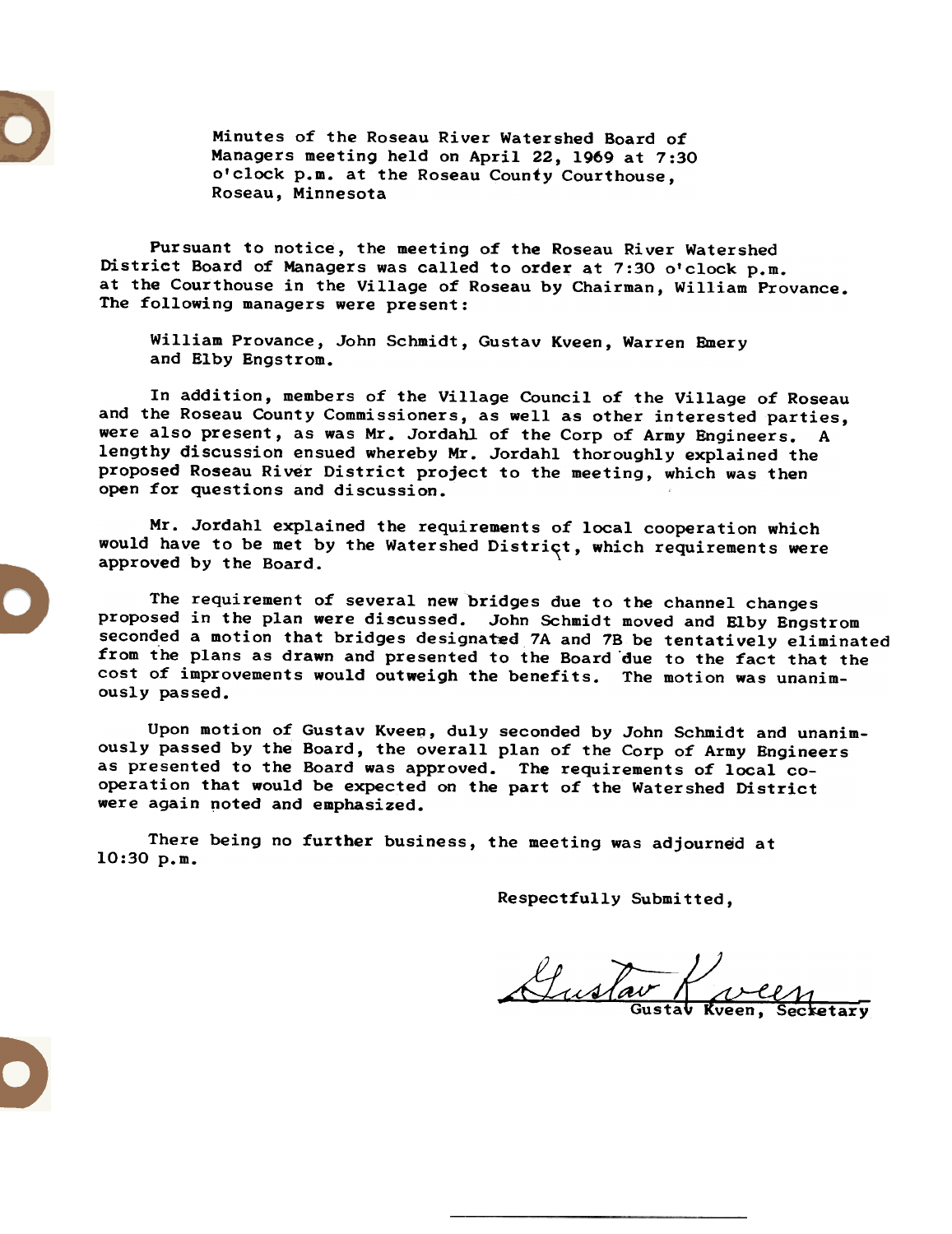Minutes of the Roseau River Watershed Board of Managers meeting held onJJuly 1, 1969 at 7:20 o'clock p.m. at the Haug-Leo School

Pursuant to notice, the meeting of the Roseau River Watershed District Board of Managers was called to order at 7:20 o'clock p.m. at the Haug-Leo School house north of the Village of Greenbush, Minnesota. The following managers were present:

William Provance, Gustav Kveen, John Schmidt, Elby Engstrom and Warren Emery.

The meeting was called to order by Mel Wang, acting as chairman of a citizens committee formed for the purpose of improving drainage in the ditch #69 area. Also present at the meeting was the Board of Managers of the Two Rivers Watershed District as well aa various interested individuals from the area. Mr. Mel Jordahl from the Army Corps of Engineers was also present as were several other county officials as well as Mr. Richard W. Fitcsimons, State Representative from District 67A.

Mr. Jordahl explained in great detail the authorized project that is proposed for the Roseau River and answered a great many questions concerning the same.

Mr. Mel Wang explained the problems that the farmers in the area were experiencing with ditch #69 and various 8olutions and alternatives were discussed. Mr. William Provance outlined the plan that had been proposed under Public Law 556 and Mr. Harold Grothum further elaborated on the proposed plan.

Representative Fitcsimons commented on the State's position concerning drainage in the area and provided general information concerning the State's position in connection with drainage in general. The Hay Creek and Marvin Lake problema were also discussed briefly.

The question was put to the Board of Managers as to whether or not they would entertain a petition for improvement on ditch #69. Mr. William Provance informed the meeting that the Board of Managers had no authority over ditch #69 as it was a state ditch and not under the jurisdiction of the Roseau River Watershed Board. However, he stressed that should the board acquire jurisdiction over the ditch and should a petition for improvements or repair be submitted to the board, the board would give the matter the serious attention that it deserves.

There being no further business, the meeting was adjourned at  $10:00$  o'clock p.m.

 $%$ ustav



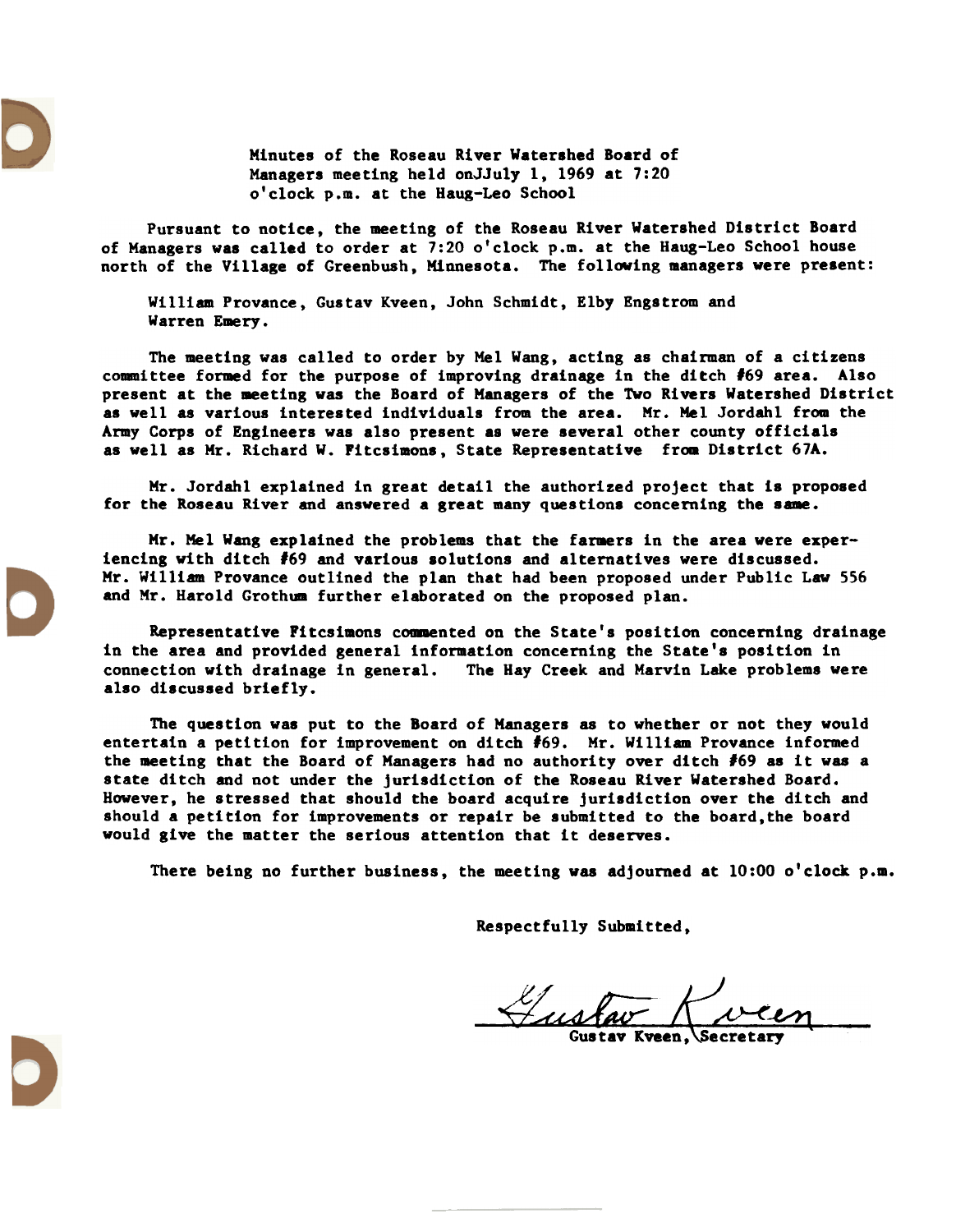Minutes of the Roseau River Watershed Board of Managers meeting held on September 23, 1969 at 8:00 o; clock p.m. at the Roseau County Courthouse

Pursuant to notice, the meeting of the Roseau River Watershed District Board of Managers was~called to order at 8:10 o'clock p.m. at the Roseau County Courthouse in the Village of Roseau, Minnesota. The following managers were present:

William Provance, Gustav Kveen, John Schmidt and Elby Engstrom.

The minutes of the previous meetings held on April 22 ,1969 and April 2, 1969, were read and approved.

The audit of the financial records of the district as prepared by Roseau Accounting Service were thoroughly reviewed and on motion of Manager Engstrom, sedonded by Manager Schmidt the audit was unanimously accepted and approved.

Selvin Eridkson and Clifford Trangsrud were also present at the meeting and a discussion was had regarding the Roseau River Drainage Project and the Ditch 69 Project that was currently being undertaken by Roseau County. Mr. Erickson reported on his meeting with Erling Weiberg and stated that Mr. Weiberg was going to be in the area on October 6,1969, and that a meeting with him would be advisable. He further reported that the Army Corp of Engineers was going to have the Roseau River plans completed by the first of the year and would be ready to hold hearings shortly thereafter.

The budget for the Watershed District for the year 1970 was discussed and adopted as follows:

| <b>Bond Premium</b>                    | 50.00      |
|----------------------------------------|------------|
| Board members per diem expenses        | 750.00     |
| Engineering and miscellaneous expenses | 750.00     |
| <b>Legal expenses</b>                  | 750.00     |
|                                        | \$2,300.00 |

Upon motion of Manager Kveen, seconded by Manager Schmidt, the budget was unanimously adopted and approved.

Upon motion of Manager Kveen, seconded by Manger Schmidt, and unanimous approval the following resolution was duly adopted:

BE IT RESOLVED, that pursuant to M.S.A. Section 112.61, subdivision 3, the Roseau River Watershed District does hereby levy and ad valorem tax levy of two mills on each dollar of assessed valuation of all taxable property within the district, such funds to be used for general administrative expenses and for the construction and maintenance of projects of common benefit to the district.

Upon motion of Manager Schmidt. seconded by Manager Kveen. the following bills were approved for payment:

| Roseau Accounting Service for audit of books          | \$125.00 |
|-------------------------------------------------------|----------|
| Chester A. Yon for general representation of district | 305.90   |
| John Schmidt, mileage and per diem                    | 38.10    |
| Gustav Kveen, mileage and per diem                    | 33.90    |
| Elby Engstrom, mileage and per diem                   | 48.75    |
| William Provance, mileage and per diem                | 34 43    |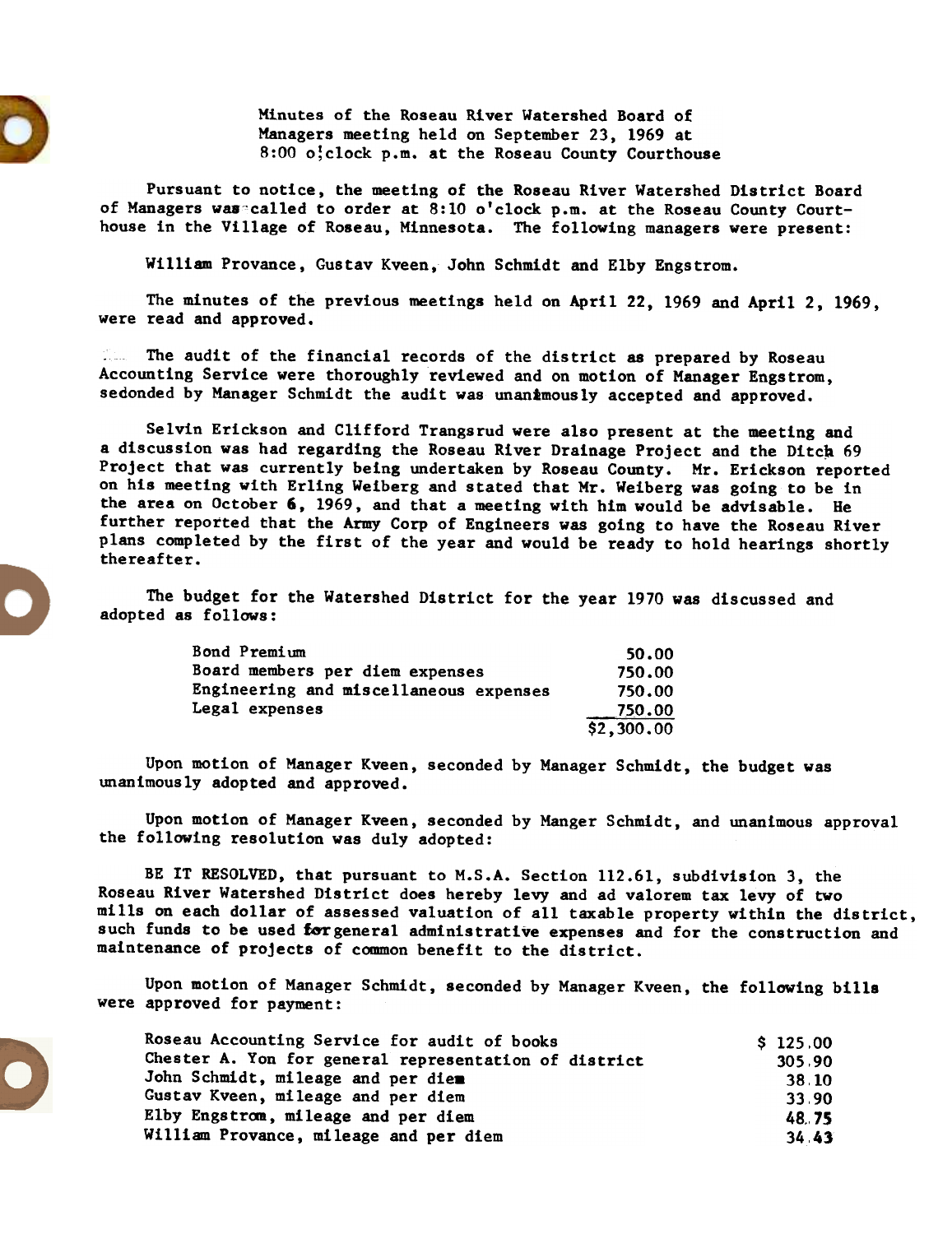

There being no further business, the meeting was adjourned at 9:35  $\phi'$  clock p.m.

reen Gustav Kveen, Secrebary